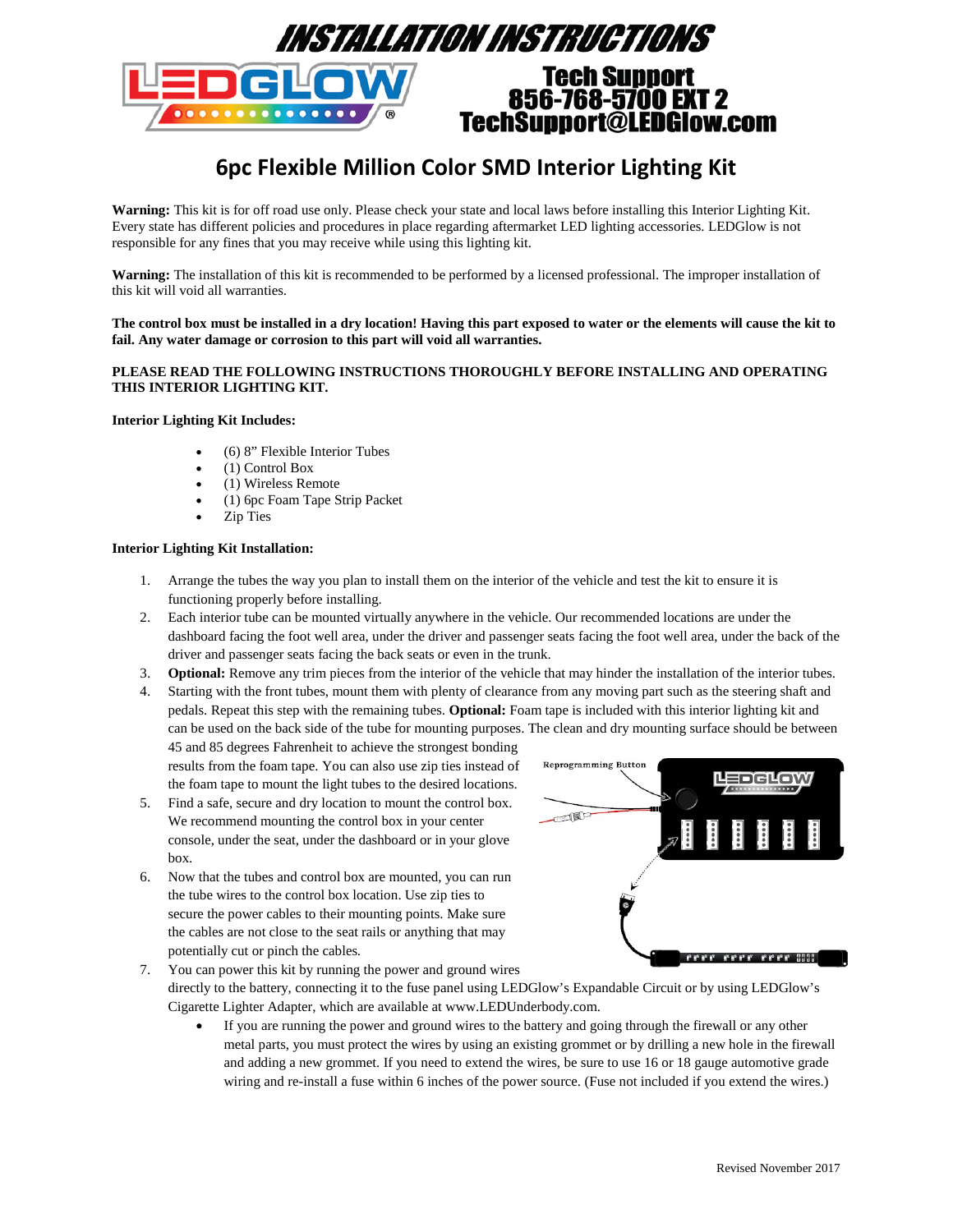

The red power wire connects to the positive (+) terminal and the black ground wire connects to the negative (-) terminal of the battery.

- If you are powering your interior kit using LEDGlow's Expandable Circuit, be sure to power the kit from any 5-10 amp fuse. Remove the stock fuse from the fuse panel and insert into the empty slot of the expandable circuit next to the included 4 amp fuse. Next, crimp the red power wire into the blue butt connector of the expandable circuit and insert the circuit into the empty fuse slot. Connect the black ground wire to an unpainted, bare metal ground source.
- If you are powering your interior kit using LEDGlow's Cigarette Lighter Adapter, simply place the red power wire into one of the open connectors and crimp the connector to secure the wire. Next, place the black negative wire into the remaining open connector and crimp the connector to secure the wire. Finally, connect the connector with the red wire to the positive wire on the adapter and the black wire to the negative wire on the adapter.
- 8. If you removed any interior trim pieces for the installation, you can now reinstall those pieces and test the functionality of the kit once more.
- 9. For more information, please refer to our instructional videos that can be found at www.YouTube.com/LEDGlow.

## **Wireless Remote Functions:**

This kit provides multiple colors, lighting patterns and several speed levels, which are easily operated using the included wireless remote. The remote includes four buttons, "A, B, C and D"

**Button A:** Turns the Kit On & Off **Button B:** Controls Color and Pattern Selections **Button C:** Increase Pattern Speed **Button D:** Decrease Pattern Speed



**Reprogramming the Wireless Remote:** To reprogram the wireless remote, you will simultaneously press and hold the button located on the control box and button "B" on the wireless remote for 3-5 seconds. If the reprogramming was successful, your lighting kit will flash the color green.

**Auto-On Function:** To enable the Auto-On function, press & hold the C button on your wireless remote when the kit is turned off with 12-volt power applied. If this was successful, the kit will flash blue. Cycle power to confirm that this function is working correctly. To disable the Auto-On function, press & hold the D button on your wireless remote when the kit is turned off with 12-volt power applied. If this was successful the kit will flash yellow. Cycle power to confirm that this function is working correctly.

**Troubleshooting:** If the kit does not appear to operate properly, first check the installed inline mini fuse. If the fuse is blown, check the wires on the entire kit to ensure they are not cut, pinched or scorched. If there is no damage to any of the wires, and no water damage is visible to the control box, replace the fuse and test the kit again. If the inline fuse is intact, clean the grounding location of the black wire. A poor grounding location can cause a poor connection or simulate being disconnected.

For accessories, replacement parts and/or technical assistance, please visit www.LEDUnderbody.com for more information.